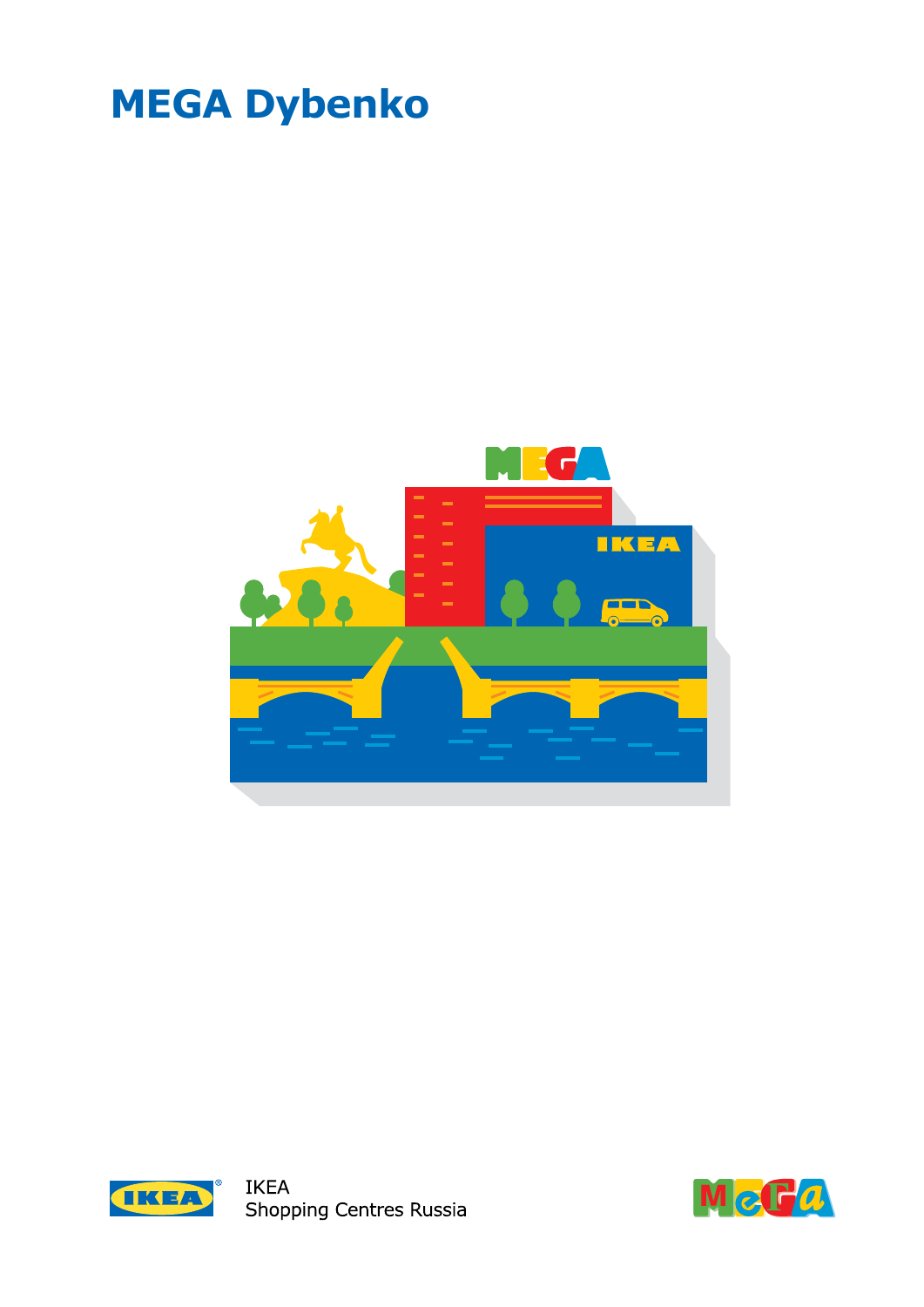## **Welcome to MEGA Dybenko**

The typical visitor is a married woman with one child. She is university-educated and in full-time work. On average customers are 35 years old with a middle to high income. Visitors to MEGA Dybenko buy a wide range of goods including clothes, shoes and accessories. furniture, groceries and electronics. They also spend time at the ice rink, cinema, restaurants and food court.

In total, housing projects for about 65,000 residents will be completed within the primary catchment area by 2015. By 2020, housing projects for another 10,000 people will be realised next to MEGA.



The following is a typical St. Petersburg shopper:

- prefers to save money than borrow;
- enjoys visiting large shopping malls;
- prefers to pay more but favours reliable brands.

St. Petersburg's urban development also focuses on areas close to MEGA. MEGA stands to profit from a projected increase of inhabitants within its direct surroundings.

**Total area:** 4,567,049 people

| People             | Distance  |
|--------------------|-----------|
| 393,827            | $< 10$ km |
| 1,215,870          | 10-20 km  |
| 2,957,352 20-50 km |           |
|                    |           |

THANKS TO ITS LOCATION, WELL-DESIGNED LAYOUT AND RETAIL MIX, MEGA DYBENKO IS THE MOST POPULAR SHOPPING COMPLEX IN THE ST. PETERSBURG AREA.

### **Market overview**



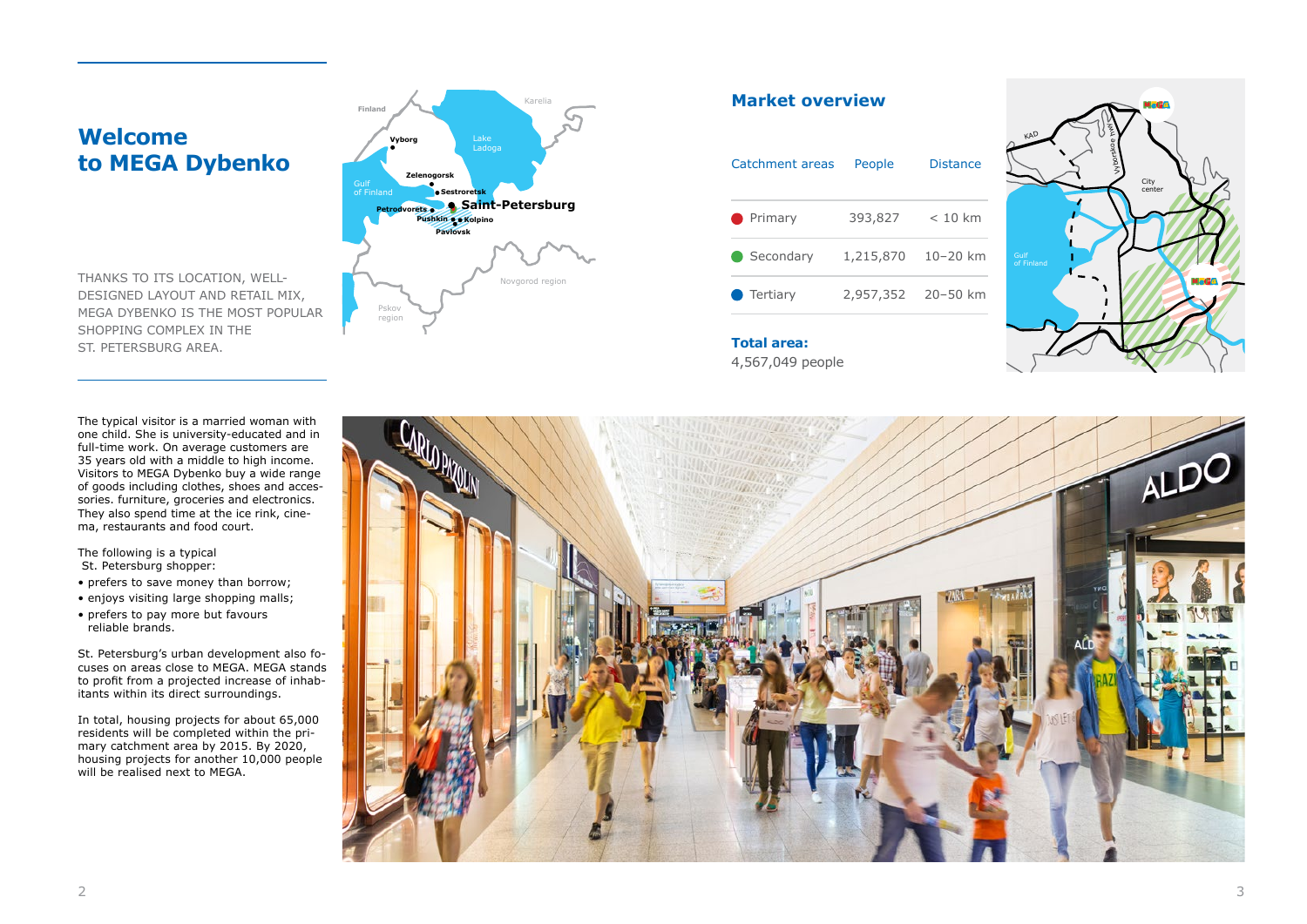| Opened                                             | 2006                                     |
|----------------------------------------------------|------------------------------------------|
| GBA                                                | 182,000 m <sup>2</sup>                   |
| <b>GLA</b>                                         | 142,450 m <sup>2</sup>                   |
| IKEA                                               | 32,000 m <sup>2</sup>                    |
| Auchan                                             | 20,000 m <sup>2</sup>                    |
| OBI                                                | 15,000 m <sup>2</sup>                    |
| Mall                                               | 72,000 m <sup>2</sup>                    |
| <b>Stores</b>                                      | 200                                      |
| Parking space<br>(with allocated disabled parking) | 7,700                                    |
| Parking area                                       | 205,400 m <sup>2</sup>                   |
| Parking ratio                                      | 55 spaces<br>per 1000 m <sup>2</sup> GLA |
| Land                                               | 51 ha                                    |
| Levels<br>1 level + underground parking            |                                          |
| Loading<br>2 loading have Hynermarket              |                                          |

2 loading bays. Hypermarket, DIY and IKEA are served separately

At IKEA Shopping Centres Russia, we design MEGA centres to suit the local area and consumer. Layout and retail mix is tailored to the area, enabling our tenants to attract the optimum number of shoppers.

In fact, excellent relationships with many retailers have brought famous international brands to St. Petersburg and the Leningrad region for the first time.

### **The size and shape of it**

Top retailers: Adidas, Auchan, Bershka, C&A, Centro, Detsky Mir Eldorado, GAP, IKEA, H&M, Karen Millen, Kinostar, Lacoste, Lady&Gentleman city, L'Etoile, Levi's, LFT, Mama Roma, Marks & Spencer, Massimo Dutti, McDonalds, MediaMarkt, Mothercare, Mustang, Nautica, New Balance, New Yorker, Next, Nike, OBI, Pull and Bear, re:Store, Quicksilver, Reserved, Sbarro, Seppala, Smyk, Sportmaster, Stradivarius, Subway, Terranova, TOPSHOP, Zara Home, Zara and many others.

## **Creating the perfect shopping space**

St. Petersburg is a large transport hub with key railways and motorways connecting it to Scandinavia and the rest of Europe, the central part of Russia and the Baltic region.

There are major sea and river ports and the city is served by Pulkovo Airport.

### **Getting around**

Address: 12-km marker, Murmanskoe Shosse

Nearest metro stations: Ulitsa Dybenko, Lomonosovskaya

Distance to the city centre: 16 km

Distance to the airport: 15 km

Public transport: buses

By car: direct access from Murmanskoe Shosse









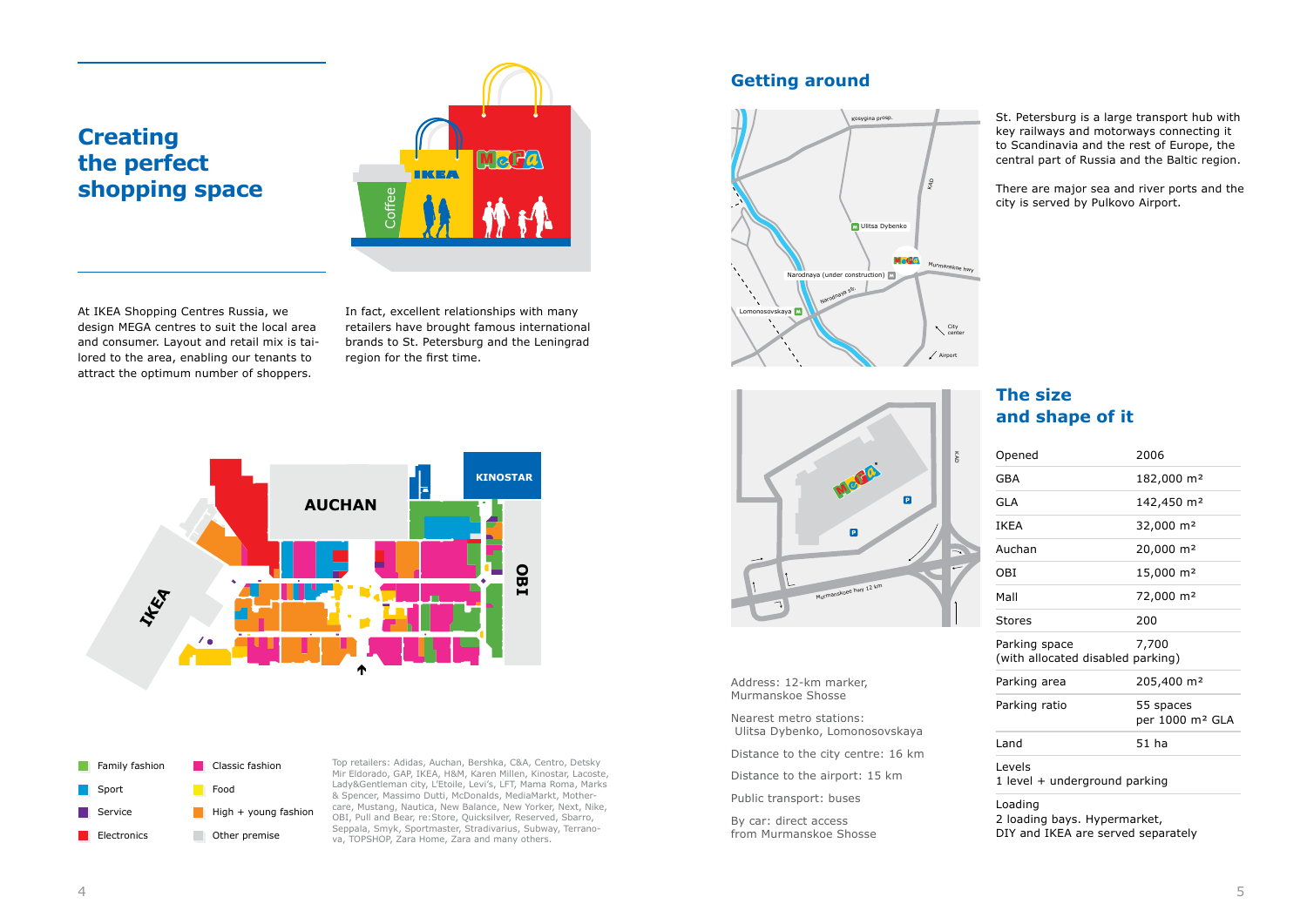MEGA Dybenko is south-east of the city St. Petersburg. Sitting on the Neva River and the Gulf of Finland, St. Petersburg is Russia's second city and one of its principal economic centres with industry and tourism at its heart.

Change of market potential arises from growing consumer expenditures and changes in the number of inhabitants. By 2020, a total growth of about 78% is predicted compared to 2012.

## **Get to know the area**

Population, including St. Petersburg: 6,895,900 people

Area of the region, including St. Petersburg: 86,740 km²

Industries: oil and gas, shipbuilding, aerospace, radioelectronics, machine building and heavy machinery

Retail turnover, excluding St. Petersburg: 5.9 billion EUR (2013)

## **•** Novosibirsk Moscow x3+1 **Saint-Petersburg x2** Nizhniy Novgorod Kazan **Rostov-on-Don** Samara **Ufa** Omsk Ekaterinburg Krasnodar Gulf of Finland

ST. PETERSBURG AND THE LENINGRAD REGION ARE TWO INDEPENDENT ARE-AS WITHIN THE RUSSIAN FEDERATION. THEY ARE SITUATED IN THE NORTH-WEST OF EUROPEAN RUSSIA AND ARE PART OF THE NORTHWESTERN FEDERAL DISTRICT AND NORTHWESTERN ECO-NOMIC REGION.

> The Leningrad region stretches 450 km from west to east and 320 km from north to south. It borders the Gulf of Finland as well as the Ladoga and the Onega lakes. The major cities here are Pushkin, Gatchina, Kolpino,Vsevolzhsk, Petrodgvorets, Zelenogorsk and Vyborg.

### **St. Petersburg Leningrad region**

Population: 5,132,000 people City area: 1,440 km² Retail turnover: 21,9 billion EUR (2013)



London Moscow Saint Petersburg

#### 6:00 AM 9:00 AM 9:00 AM